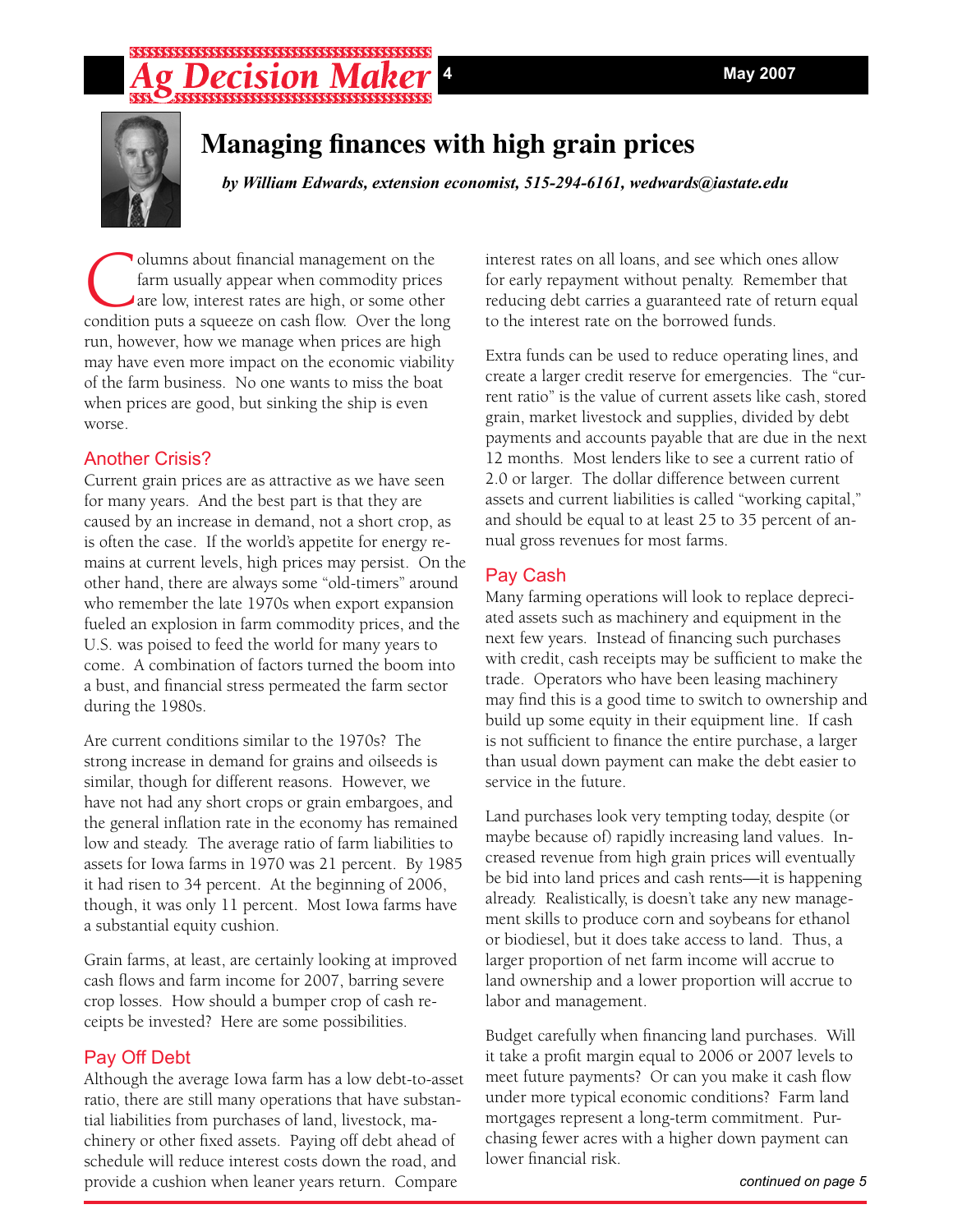## $\begin{bmatrix} \texttt{SSS} & \texttt{SSSSS} & \texttt{SSS} & \texttt{SSS} & \texttt{SSS} & \texttt{SSS} & \texttt{SSS} & \texttt{SSS} & \texttt{SSS} & \texttt{SSS} & \texttt{SSS} & \texttt{SSS} & \texttt{SSS} & \texttt{SSS} & \texttt{SSS} & \texttt{SSS} & \texttt{SSS} & \texttt{SSS} & \texttt{SSS} & \texttt{SSS} & \texttt{SSS} & \texttt{SSS} & \texttt{SSS} & \texttt{SSS} & \texttt{SSS} & \texttt{SSS} & \texttt{SS$

*Managing finances with high grain prices, continued from page 4*

### Stay Flexible

Rental rates have also been pushed up by bullish grain markets. Unlike land purchases, most leases obligate the operator for only one year or a few years. Given the uncertainty about where "fair" rental rates should be, many tenants and landowners have agreed on flexible cash rent agreements, with the final rent established according to actual prices and yields. The ISU Extension Ag Decision Maker website has more information on flexible leases (see Flexible Farm Lease Agreements, File C2-21, www.extension.iastate.edu/agdm/wholefarm/html/c2-21.html).

Spreading net worth over more crop acres can have the same "leverage" effect as borrowing more funds. The average net worth per crop acre for Iowa farmers is around \$1,000. Values substantially below this mean that small variations in the market will have a larger effect on the farm's equity.

Finally, it doesn't hurt to have a little fun when extra cash is available. Take that vacation you have always wanted, or remodel the kitchen. You have earned it!

# **New hybrid not approved in international markets, farmers must keep seeds separate**

DES MOINES - Iowa Secretary of Agriculture Bill Northey today encouraged Iowa farmers planting corn from Syngenta with the new "AgriSure™ RW" trait, which is resistant to rootworm, to check into marketing restrictions they will face during harvest this fall.

"AgriSure™ RW MIR 604" has been approved by the USDA's Animal and Plant Health Inspection Service for use in the United States, but the product has not yet been approved for use by a number of countries around the world.

"New technology, like corn that is resistant to rootworm, has been a huge benefit to farmers and it is important that we continue pursue this technology in a responsible way if farmers are going to meet their mandate to feed and now fuel the world," Northey said. "But, it's critical that Iowa farmers understand the restrictions that they will face as they try to market 'AgriSure™ RW' this fall and the potential enormous negative effect on our export markets if it is not handled properly."

Since "AgriSure™" is currently only approved for domestic use, farmers will be responsible for finding markets that only serve domestic users when marketing their crop this fall. This includes Dried Distillers Grains (DDGs) produced from "AgriSure™ RW" corn by ethanol plants.

Currently, it is unknown how many feed mills, ethanol plants and elevators in Iowa are willing to take "AgriSure™." The safest option available to farmers is for them to feed it to their own livestock.

A major market disruption would result if "AgriSure™ RW" is found in the export channels or by countries that have not yet approved of its use. Additionally, biotech missteps may lead to additional regulation as well as longer waiting periods in the future for international acceptance.

"Syngenta has assured me that they are confident that this event can be introduced without incident and it's important they are right," Northey said. "Many experts and industry leaders have expressed concerns that Syngenta has rushed this hybrid to market and I hope those concerns aren't proved to be justified."

The National Corn Growers Association has requested that Syngenta not release the trait this planting season based on the current lack of full Japanese approvals. Japan is the U.S. leading export market and accounts for nearly 5 percent of total U.S. production. According to USDA, approximately 20 percent of the corn crop in America is exported annually.

It is likely many international markets would be closed if "AgriSure™ RW" is found in shipments to Japan or other countries that have not yet approved of its use.

It's important that farmers pay close attention to the "communication and commitment" form they signed when purchasing the product and to double check